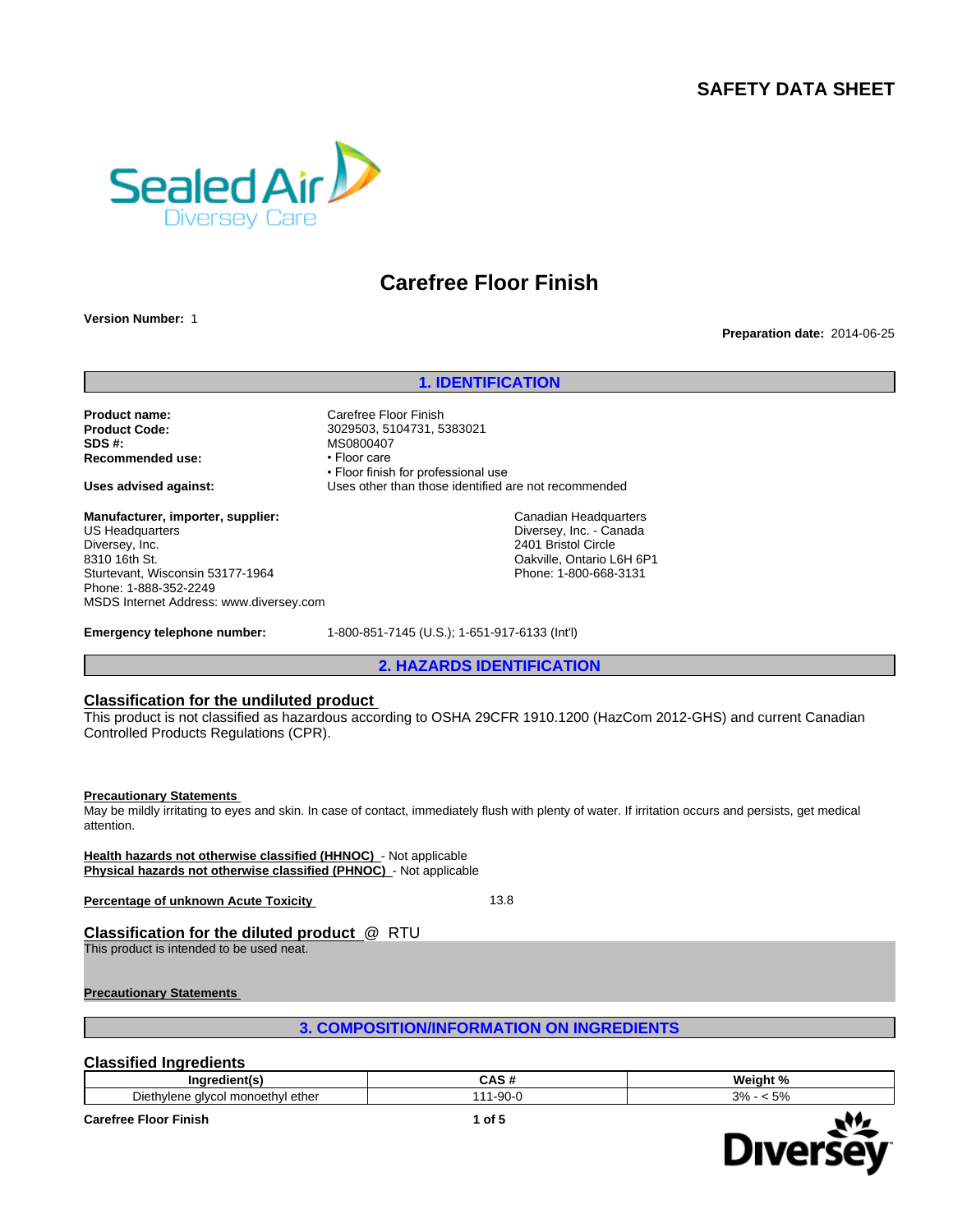| ∃th∨len<br>∴ 2-ethylhexyi ⊆<br>alvcol<br>∟ether | $\sim$ $\sim$<br>55u<br>$25 - 1$<br><br>$\overline{\phantom{a}}$ | 20 <sub>0</sub><br>1 O.<br>.,<br>70<br>- J 70       |
|-------------------------------------------------|------------------------------------------------------------------|-----------------------------------------------------|
| hvdroxide<br>Pota.<br>រហោ                       | 310<br>J-58-                                                     | $\overline{A}$ $\overline{O}$<br>40/<br>70.<br>- 70 |

# **4. FIRST AID MEASURES**

# **Undiluted Product:**

**Eyes:** In case of contact, immediately flush with plenty of water. If irritation occurs and persists, get medical attention. **Skin:** In case of contact, immediately flush with plenty of water. If irritation occurs and persists, get medical attention. **Inhalation:** No specific first aid measures are required. **Ingestion:** Rinse mouth with water.

**Most Important Symptoms/Effects:** No information available. **Immediate medical attention and special treatment needed** Not applicable. **Aggravated Medical Conditions:** None known.

### **Diluted Product:**

This product is intended to be used neat.

**Eyes:** See undiluted product information above. **Skin:** See undiluted product information above. **Inhalation:** See undiluted product information above. **Ingestion:** See undiluted product information above.

## **5. FIRE-FIGHTING MEASURES**

**Specific methods:** No special methods required<br> **Suitable extinguishing media:** The product is not flammable **Specific hazards:** Not applicable.

The product is not flammable. Extinguish fire using agent suitable for surrounding fire.

**Special protective equipment for firefighters:** As in any fire, wear self-contained breathing apparatus pressure-demand, MSHA/NIOSH (approved or equivalent) and full protective gear.

**Extinguishing media which must not be used for safety reasons:** No information available.

## **6. ACCIDENTAL RELEASE MEASURES**

**Personal precautions:** No special measures required. **Environmental precautions and clean-up methods:**

Clean-up methods - large spillage. Absorb spill with inert material (e.g. dry sand or earth), then place in a chemical waste container. Use a water rinse for final clean-up.

## **7. HANDLING AND STORAGE**

**Handling:** Avoid contact with skin and eyes. FOR COMMERCIAL AND INDUSTRIAL USE ONLY. **Storage:**

Protect from freezing. Keep tightly closed in a dry, cool and well-ventilated place. KEEP OUT OF REACH OF CHILDREN. **Aerosol Level (if applicable) :** Not applicable

# **8. EXPOSURE CONTROLS / PERSONAL PROTECTION**

#### **Exposure Guidelines:** .

| Ingredient(s)                      | CAS #     | ACGIH                | <b>OSHA</b> |
|------------------------------------|-----------|----------------------|-------------|
| Diethylene glycol monoethyl ether  | 111-90-0  |                      |             |
| Ethylene glycol 2-ethylhexyl ether | 1559-35-9 |                      |             |
| Potassium hydroxide                | 1310-58-3 | 2 mg/m $3$ (Ceiling) |             |

#### **Undiluted Product:**

**Engineering measures to reduce exposure:**

No special ventilation requirements General room ventilation is adequate

#### **Personal Protective Equipment**

**Eye protection:** No special requirements under normal use conditions.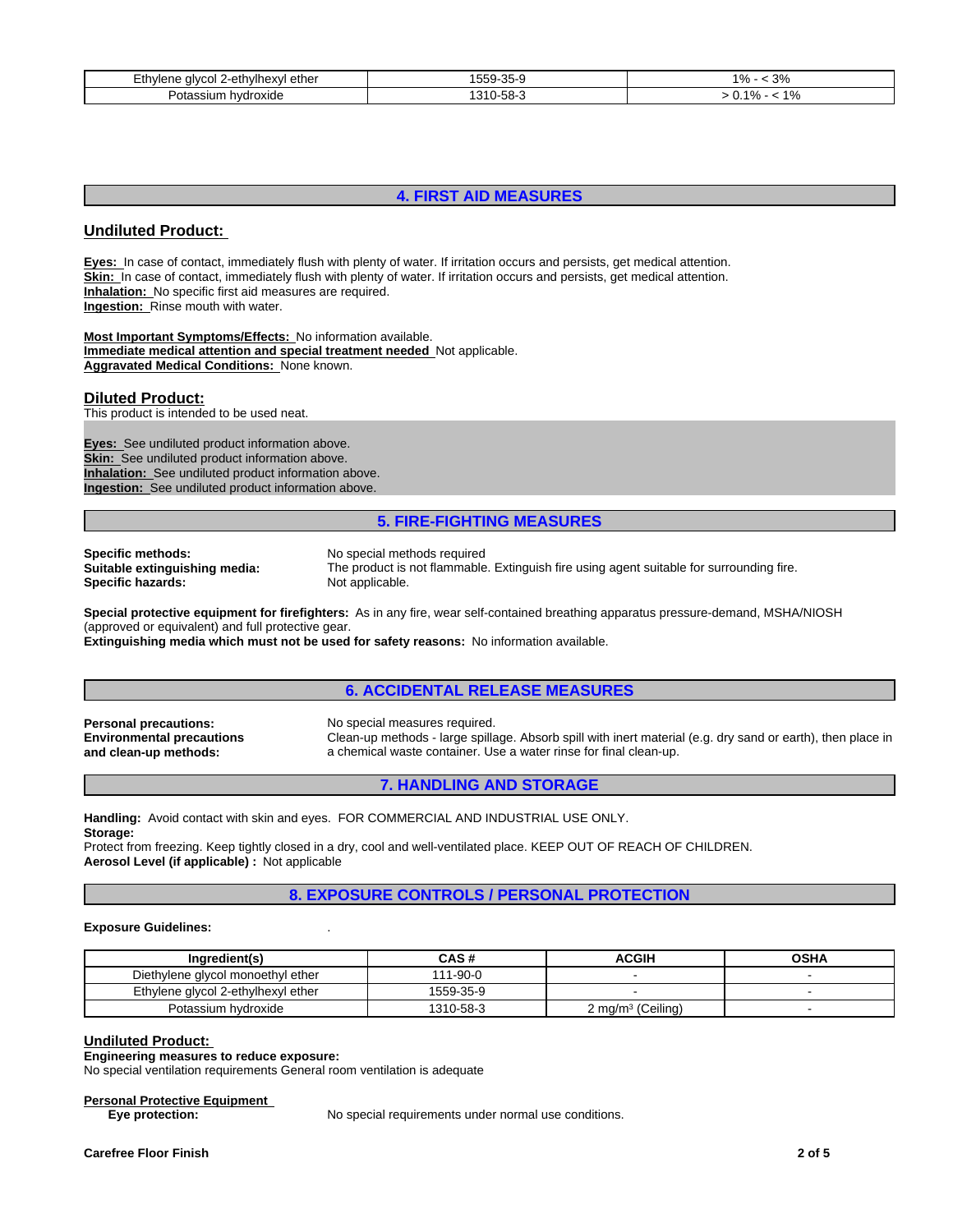Hand protection: No special requirements under normal use conditions. **Skin and body protection:** No special requirements under normal use conditions. **Respiratory protection:** No special requirements under normal use conditions.<br> **Hygiene measures:** Handle in accordance with good industrial hygiene and

**Diluted Product:** 

This product is intended to be used neat.

## **Personal Protective Equipment**

**Eye protection:** No special requirements under normal use conditions. Hand protection: No special requirements under normal use conditions. **Skin and body protection:** No special requirements under normal use conditions. **Respiratory protection:** No special requirements under normal use conditions. **Hygiene measures:** Handle in accordance with good industrial hygiene and safety practice.

Handle in accordance with good industrial hygiene and safety practice.

# **9. PHYSICAL AND CHEMICAL PROPERTIES:**

**Physical State:** Liquid **Color: Color:** Opaque, Off-White **Evaporation Rate:** No information available **Color: Color: Ammonia Evaporation Rate: No information available Odor threshold: No information available. Melting point/range:** Not determined **Decomposition temperature:** Not determined **Autoignition temperature:** Not determined **Autoignition temperature:** Not determined **Autoignition temperature:** No information available **Solubility:** Dispersible **Solubility in other solvents:** No information available **Density:** 8.58 lbs/gal 1.029 Kg/L **Density:** 8.58 lbs/gal 1.029 Kg/L **Vapor density:** No information available **Bulk density:** No information available **Bulk density:** No information available **Bulk density:** No information available **Vapor pressure:** No information available.<br> **Flash point:** > 200 °F > 93.3 °C **Partition coefficient (n-octanol/water):** N **Dilution Flash Point:** > 200 °F > 93.3 °C **Viscosity:** No information available **Elemental Phosphorus:** 0.06 % by wt. **VOC:** 0.06 % \* **VOC:** 0.06 % \* **pH:** 8.8 **pH:** 8.8 **VOC % by wt. at use dilution** 0.06 % \* **Metal Corrosion** Not determined

**Explosion limits: - upper:** Not determined **- lower:** Not determined

**Boiling point/range: Not determined** Partition coefficient (n-octanol/water): No information available **Flammability (Solid or Gas):** Not applicable

\* - Title 17, California Code of Regulations, Division 3, Chapter 1, Subchapter 8.5, Article 2, Consumer Products, Sections 94508

# **10. STABILITY AND REACTIVITY**

**Reactivity:** Not Applicable<br> **Stability:** The product is **Hazardous decomposition products:** None reasonably foreseeable. **Materials to avoid:** None known.<br> **Conditions to avoid:** No information

The product is stable **Conditions to avoid:** No information available.

**11. TOXICOLOGICAL INFORMATION**

**Information on likely routes of exposure:**  Eye contact, Skin contact, Inhalation

**Delayed, immediate, or chronic effects and symptoms from short and long-term exposure** 

**Skin contact:** May be mildly irritating to skin. Symptoms may include redness and/or transient discomfort. **Eye contact:** May be mildly irritating to eyes. Symptoms may include redness, watering and/or transient discomfort. **Ingestion:** No information available. **Inhalation:** No information available. **Sensitization:** No known effects.

#### **Numerical measures of toxicity ATE - Oral (mg/kg):** >5000 **Percentage of unknown Acute Toxicity** 13.8

**12. ECOLOGICAL INFORMATION**

**Ecotoxicity:** No information available.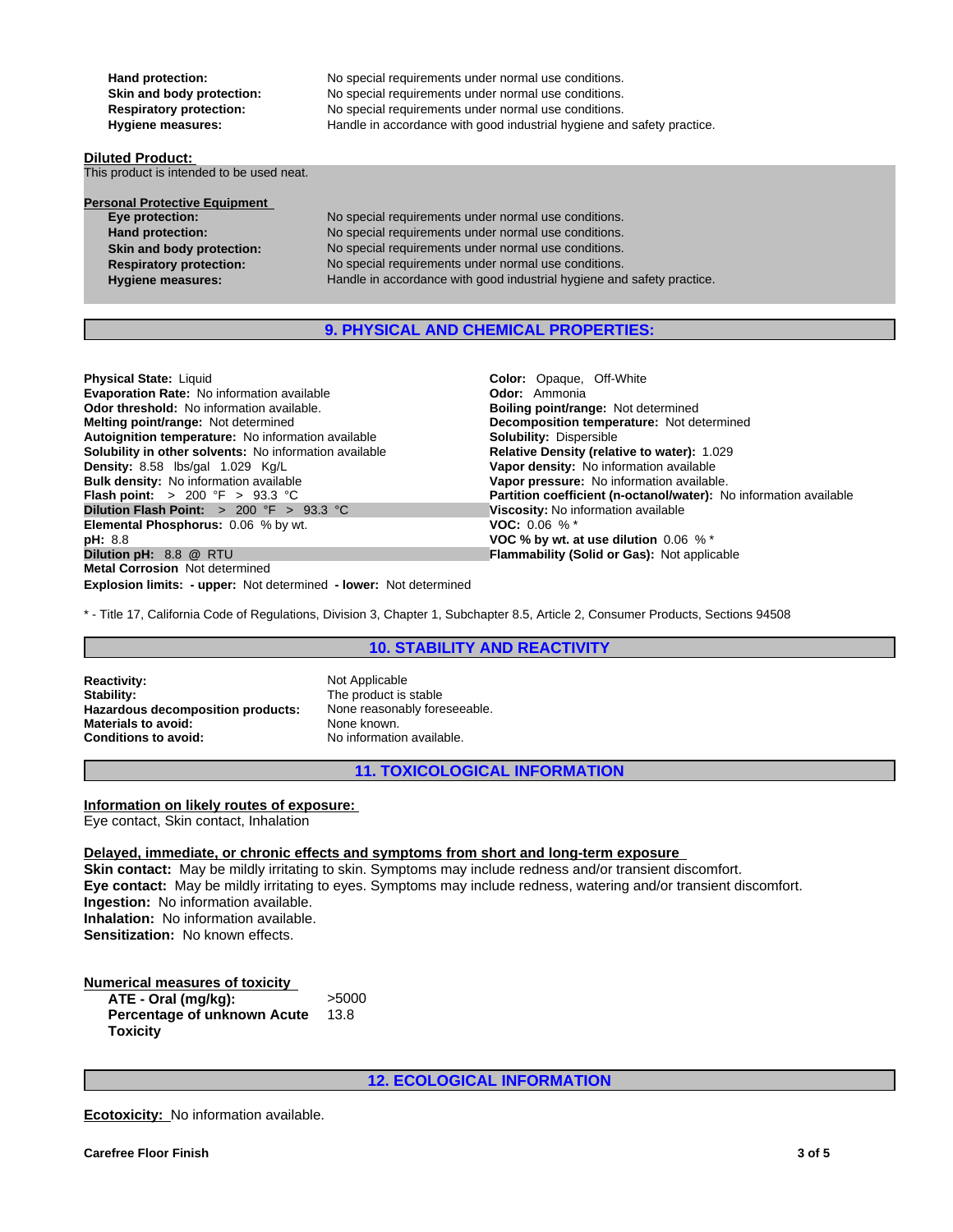# **Persistence and Degradability:** No information available.

**Bioaccumulation:** No information available.

# **13. DISPOSAL CONSIDERATIONS**

**Waste from residues / unused products:** This product, as sold, if discarded or disposed, is not a hazardous waste according to Federal regulations (40 CFR 261.4 (b)(4)). Dispose in compliance with all Federal, state, provincial, and local laws and regulations. **Contaminated Packaging:** Do not re-use empty containers. **RCRA Hazard Class (undiluted product):** Not Regulated

**14. TRANSPORT INFORMATION**

**DOT/TDG/IMDG:** Please refer to the Diversey HazMat Library, only available through Internet Explorer, http://naextranet.diversey.com/dot/, for up to date shipping information.

**DOT (Ground) Bill of Lading Description:** BUFFING OR POLISHING COMPOUNDS

**IMDG (Ocean) Bill of Lading Description:** BUFFING OR POLISHING COMPOUNDS

### **15. REGULATORY INFORMATION**

## **International Inventories at CAS# Level**

All components of this product are listed on the following inventories: U.S.A. (TSCA), Canada (DSL/NDSL).

**U.S. Regulations** 

**California Proposition 65:** This product is not subject to the reporting requirements under California's Proposition 65.

#### **RIGHT TO KNOW (RTK)**

| Ingredient(s)                                     | CAS#        | <b>MARTK:</b> | <b>NJRTK:</b> | <b>PARTK:</b> | <b>RIRTK:</b> |
|---------------------------------------------------|-------------|---------------|---------------|---------------|---------------|
| Water                                             | 7732-18-5   |               |               |               |               |
| Ammonium salt of modified acrylic  <br>copolymers | Proprietary |               |               |               |               |
| Diethylene glycol monoethyl ether                 | 111-90-0    |               |               |               |               |
| Modified acrylic polymer                          | TS*         |               |               |               |               |
| Ethylene glycol 2-ethylhexyl ether                | 1559-35-9   |               |               |               |               |

#### **CERCLA/ SARA**

| Ingredient(s                                 | CAS #     | Weight %                   | (lbs)<br><b>RQ</b><br><b>A/SARA</b><br><b>ICERC</b> | າ 302 TPQ (lbs)<br><b>Section</b> | <b>Section 313</b> |
|----------------------------------------------|-----------|----------------------------|-----------------------------------------------------|-----------------------------------|--------------------|
| Diethvlene<br>ether<br>l monoethvl<br>alvcol | $-90 - C$ | 5%<br>$\sim$<br>∽.<br>J 70 |                                                     |                                   |                    |

| Ingredient(s                                             | <b>CAA HAF</b> | <b>ODS</b><br>СAА | วw<br>Prior<br><b>Pollutants</b><br>י†ות |
|----------------------------------------------------------|----------------|-------------------|------------------------------------------|
| - '<br>Diethylene<br>I monoethyl ether<br>` alvcol<br>ne |                |                   |                                          |

#### **SARA 311/312 Hazard Categories**

| - |  |
|---|--|
|   |  |
|   |  |
| - |  |
|   |  |

**Canada** 

**WHMIS hazard class:** Non-controlled.

**16. OTHER INFORMATION**

**NFPA**